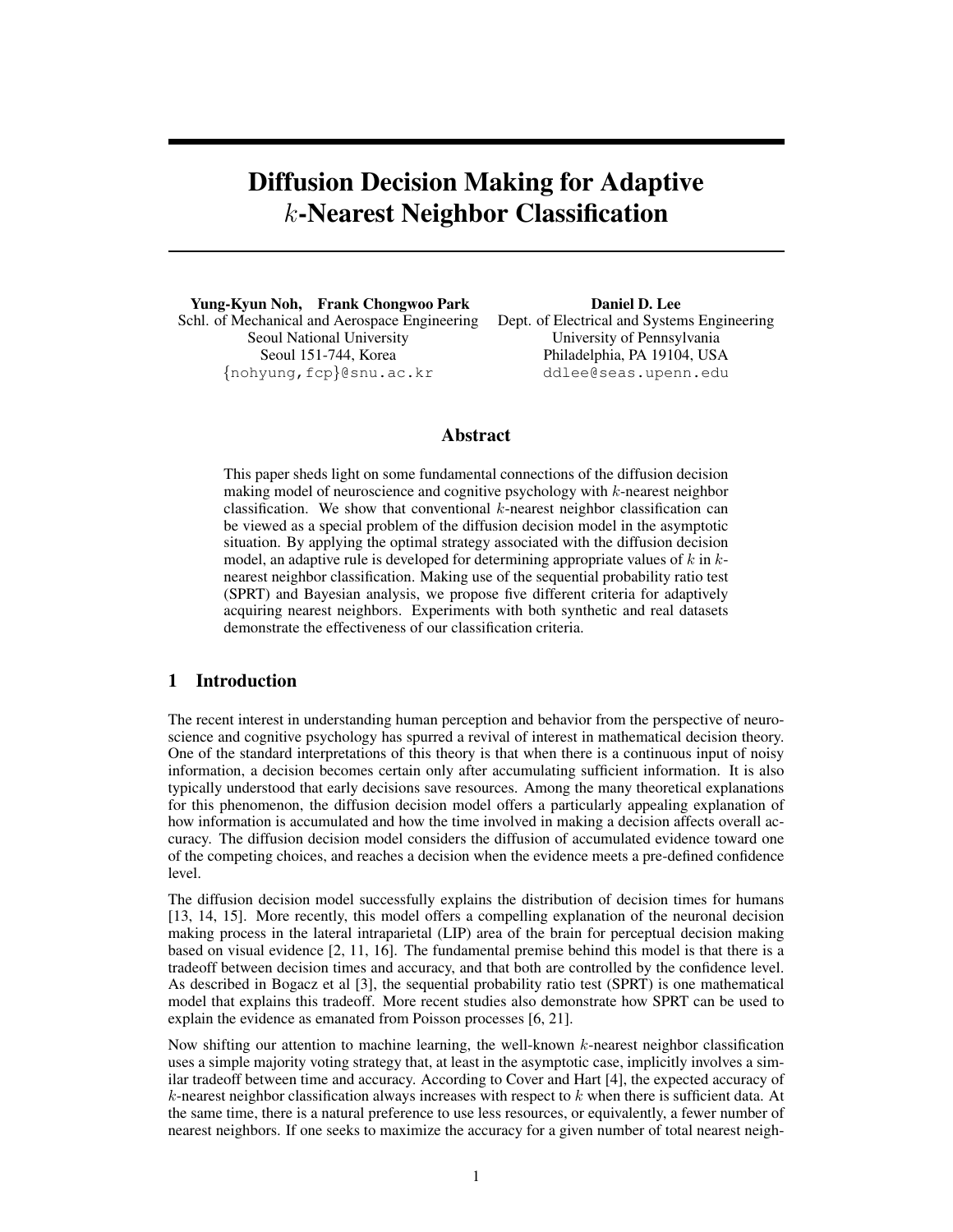

Figure 1: Diffusion decision model. The evidence of decision making is accumulated, and it diffuses over time (to the right). Once the accumulated evidence reaches one of the confidence levels of either choice,  $z$  or  $-z$ , the model stops collecting any more evidence and makes a decision.

bors, this naturally leads to the idea of using different ks for different data. At a certain level, this adaptive idea can be anticipated, but methods described in the existing literature are almost exclusively heuristic-based, without offering a thorough understanding of under what situations heuristics are effective [1, 12, 19].

In this work, we present a set of simple, theoretically sound criteria for adaptive k-nearest neighbor classification. We first show that the conventional majority voting rule is identical to the diffusion decision model when applied to data from two different Poisson processes. Depending on how the accumulating evidence is defined, it is possible to construct five different criteria based on different statistical tests. First, we derive three different criteria using the SPRT statistical test. Second, using standard Bayesian analysis, we derive two probabilities for the case where one density function is greater than the other. Our five criteria are then used as diffusing evidence; once the evidence exceeds a certain confidence level, collection of information can cease and a decision can be made immediately. Despite the complexity of the derivations involved, the resulting five criteria have a particularly simple and appealing form. This feature can be traced to the memoryless property of Poisson processes. In particular, all criteria can be cast as a function of the information of only one nearest neighbor in each class. Using our derivation, we consider this property to be the result of the assumption that we have sufficient data; the criteria are not guaranteed to work in the event that there is insufficient data. We present experimental results involving real and synthetic data to verify this conjecture.

The remainder of the paper is organized as follows. In Section 2, a particular form of the diffusion decision model is reviewed for Poisson processes, and two simple tests based on SPRT are derived. The relationship between k-nearest neighbor classification and diffusion decision making is explained in Section 3. In Section 4, we describe the adaptive  $k$ -nearest neighbor classification procedure in terms of the diffusion decision model, and we introduce five different criteria within this context. Experiments for synthetic and real datasets are presented in Section 5, and the main conclusions are summarized in Section 6.

# 2 Diffusion Decision Model for Two Poisson Processes

The diffusion decision model is a stochastic model for decision making. The model considers the diffusion of an evidence in favor of either of two possible choices by continuously accumulating the information. After initial wavering between the two choices, the evidence finally reaches a level of confidence where a decision is made as in Fig. 1.

In mathematical modeling of this diffusion process, Gaussian noise has been predominantly used as a model for zigzagging upon a constant drift toward a choice [3, 13]. However, when we consider two competing Poisson signals, a simpler statistical test can be used instead of estimating the direction of the drift. In the studies of decision making in the lateral intraparietal (LIP) area of the brain [2, 11], two Poisson processes are assumed to have rate parameters of either  $\lambda_+$  and  $\lambda_-$  where we know that  $\lambda_+ > \lambda_-$ , but exact values are unknown. When it should be determined which Poisson process has the larger rate  $\lambda_{+}$ , a sequential probability ratio test (SPRT) can be used to explain a diffusion decision model [6, 21].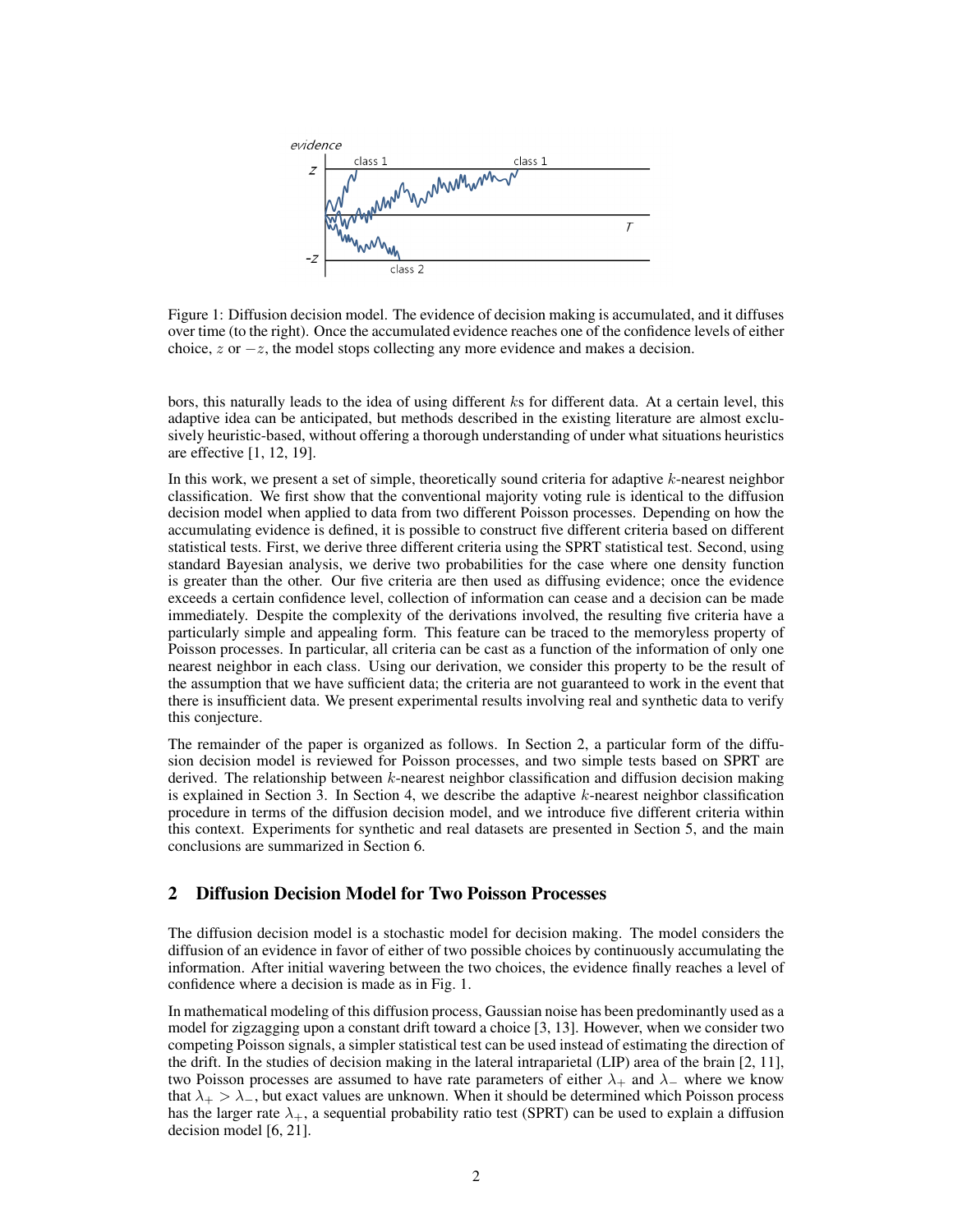The Poisson distribution we use has the form:  $p(N|\lambda, T) = \frac{(\lambda T)^N}{N!}$  $\frac{dI}{N!}$  exp( $-\lambda T$ ), and we consider two Poisson distributions for  $N_1$  and  $N_2$  at time  $T_1$  and  $T_2$ , respectively:  $p(N_1|\lambda_1, T_1)$  and  $p(N_2|\lambda_2, T_2)$ . Here,  $\lambda_1$  and  $\lambda_2$  are the rate parameters, and either of these parameters has  $\lambda_+$  where the other has  $\lambda$ <sub>−</sub>. Now, we apply the statistical test of Wald [18] for a confidence  $\alpha$ ( > 1):

$$
\frac{p(N_1|\lambda_1 = \lambda_+)p(N_2|\lambda_2 = \lambda_-)}{p(N_1|\lambda_1 = \lambda_-)p(N_2|\lambda_2 = \lambda_+)} > \alpha \quad \text{or} \quad < \frac{1}{\alpha} \tag{1}
$$

for the situation where there is  $N_1$  number of signals at time  $T_1$  for the first Poisson process and  $N_2$ number of signals at time  $T_2$  for the second process. We can determine that  $\lambda_1$  has the  $\lambda_+$  once the left term is greater than  $\alpha$ , and  $\lambda_2$  has the  $\lambda_+$  once it is greater than  $\frac{1}{\alpha}$ , otherwise, we must collect more information. According to Wald and Wolfowitz [18], this test is optimal in that the test requires the fewest average observations with the same probability of error.

By taking the log on both sides, we can rewrite the test as

$$
\log\left(\frac{\lambda_+}{\lambda_-}\right)(N_1 - N_2) - (\lambda_+ - \lambda_-)(T_1 - T_2) > \log a \qquad \text{or} \qquad (2)
$$
  

$$
< -\log a.
$$

Considering two special situations, this equation can be reduced into two different, simple tests. First, we can consider observation of the numbers  $N_1$  and  $N_2$  at a certain time  $T = T_1 = T_2$ . Then test in Eq. (2) is reduced into one test previously proposed in [21]:

$$
|N_1 - N_2| > z_N \tag{3}
$$

where  $z_N$  is a constant satisfying  $z_N = \frac{\log \alpha}{\log(\lambda_+/\lambda_-)}$ . Another simple test can be made by using the observation times  $T_1$  and  $T_2$  when we find the same number of signals  $N = N_1 = N_2$ :

$$
|T_1 - T_2| > z_T \tag{4}
$$

where  $z_T$  satisfies  $z_T = \frac{\log \alpha}{\lambda_+ - \lambda_-}$ .

Here, we can consider  $\Delta N = N_1 - N_2$  and  $\Delta T = T_1 - T_2$  as two different evidences in the diffusion decision model. The evidence diffuses as we collect more information, and we come to make a decision once the evidence reaches the confidence levels,  $\pm z_N$  for  $\Delta N$ , and  $\pm z_T$  for  $\Delta T$ . In this work, we refer to the first model, using the criterion  $\Delta N$ , as the  $\Delta N$  rule and the second model, using  $\Delta T$ , as the  $\Delta T$  rule.

Although the  $\Delta N$  rule has been previously derived and used [21], we propse four more test criteria in this paper including Eq. (4). Later, we show that the diffusion decision making with these five criteria is related to different methods for k-nearest neighbor classification.

# 3 Equivalence of Diffusion Decision Model and  $k$ -Nearest Neighbor Classification

A conventional k-nearest neighbor (k-NN) classification takes a majority voting strategy using  $k$ number of nearest neighbors. According to Cover and Hart [4], in the limit of infinite sampling, this simple majority voting rule can produce a fairly low expected error and furthermore, this error decreases even more as a bigger  $k$  is used. This theoretical result is obtained from the relationship between the  $k$ -NN classification error and the optimal Bayes error: the expected error with one nearest neighbor is always less than twice the Bayes error, and the error decreases with the number of  $k$  asymptotically to the Bayes error [4].

In this situation, we can claim that the  $k$ -NN classification actually performs the aforementioned diffusion decision making for Poisson processes. The identity comes from two equivalence relationships: first, the logical equivalence between two decision rules; second, the equivalence of distribution of nearest neighbors to the Poisson distribution in an asymptotic situation.

#### 3.1 Equivalent Strategy of Majority Voting

Here, we first show an equivalence between the conventional  $k$ -NN classification and a novel comparison algorithm: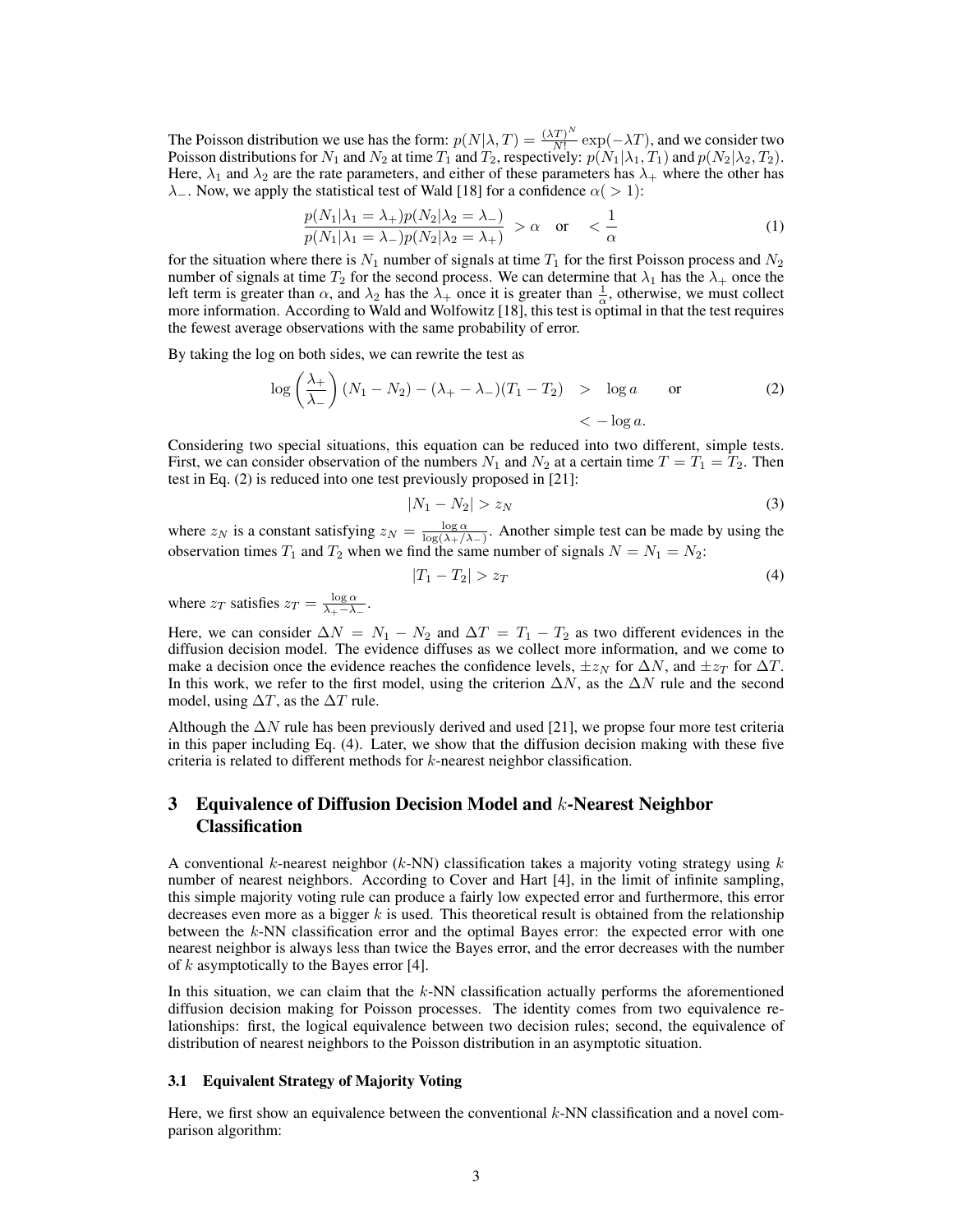Theorem: *For two-class data, we consider the* N*-th nearest datum of each class from the testing point. With an odd number* k*, majority voting rule in* k*-NN classification is equivalent to the rule of picking up the class to which a datum with smaller distance to the testing point belongs, for*  $k = 2N - 1$ .

**Proof:** Among k-NNs of a test point, if there are more than or equal to N data having label  $C$ , for  $C \in \{1, 2\}$ , the test point is classified as class C according to the majority voting because  $N = (k+1)/2 > \frac{k}{2}$ . If we consider three distances  $d_k$  to the k-th nearest neighbor among all data,  $d_{N,C}$  to the N-th nearest neighbor in class C, and  $d_{N,-C}$  to the N-th nearest neighbor in class non-C, then both  $d_{N,C} \leq d_k$  and  $d_{N,\neg C} > d_k$  are satisfied in this case. This completes one direction of proof that the selection of class C by majority voting implies  $d_{N,C} < d_{N,-C}$ . The opposite direction can be proved similarly.  $\blacksquare$ 

Therefore, instead of counting the number of nearest neighbors, we can classify a test point using two separate  $N$ -th nearest neighbors of two classes and comparing the distances. This logical equivalence applies regardless of the underlying density functions.

#### 3.2 Nearest neighbors as Poisson processes

The random generation of data from a particular underlying density function induces a density function of distance to the nearest neighbors. When the density function is  $\lambda(\mathbf{x})$  for  $\mathbf{x} \in \mathbb{R}^D$  and we consider a  $D$ -dimensional hypersphere of volume  $V$  with  $N$ -th nearest neighbor on its surface, a random variable  $u = MV$ , which is the volume of the sphere V multiplied by the number of data M, asymptotically converges in distribution to the Erlang density function [10]:

$$
p(u|\lambda) = \frac{\lambda^N}{\Gamma(N)} \exp(-\lambda u) u^{N-1}
$$
 (5)

with a large amount of data. Here, the volume element is a function of distance  $d$  which can be represented as  $V = \gamma d^D$  and  $\gamma = \frac{\pi^{D/2}}{\Gamma(D/2+1)}$ , a proportionality constant for a hypersphere volume. This Erlang function is a special case of the Gamma density function when the parameter  $N$  is an integer.

We can also note that this Erlang density function implies the Poisson distribution with respect to  $N$ [20], and we can write the distribution of  $N$  as follows:

$$
p(N|\lambda) = \frac{\lambda^N}{\Gamma(N+1)} \exp(-\lambda).
$$
 (6)

This equation shows that the appearance of nearest neighbors can be approximated with Poisson processes. In other words, with a growing hypersphere at a constant rate in volume, the occurrence of new points within a hypersphere will follow a Poisson distribution.

This Erlang function in Eq. (5) comes from the asymptotic convergence in distribution of the real distribution, the binomial distribution with finite  $N$  number of samples [10]. Here, we note that, with a finite number of samples, the memoryless property of the Poisson disappears. This results in the breakdown of the independency assumption between posterior probabilities for classes which Cover and Hart used implicitly when they derived the expected error of  $k$ -NN classification [4].

On the other hand, once we have enough data, and hence the density functions Eq. (5) and Eq. (6) explain data correctly, we can expect the equivalence between the diffusion decision making and k-NN classification. In this case, the nearest neighbors are the samples of a Poisson process, having the rate parameter  $\lambda$ , which is the probability density at the test point.

Now, we can turn back to the conventional  $k$ -NN classification. By theorem 1 and the arguments in this section, the  $k$ -NN classification strategy is the same as the strategy of comparing two Poisson processes using N-th samples of each class. This connection naturally exploits the conventional  $k$ -NN classification to the adaptive method of using different  $k$ s using the confidence level in the diffusion decision model.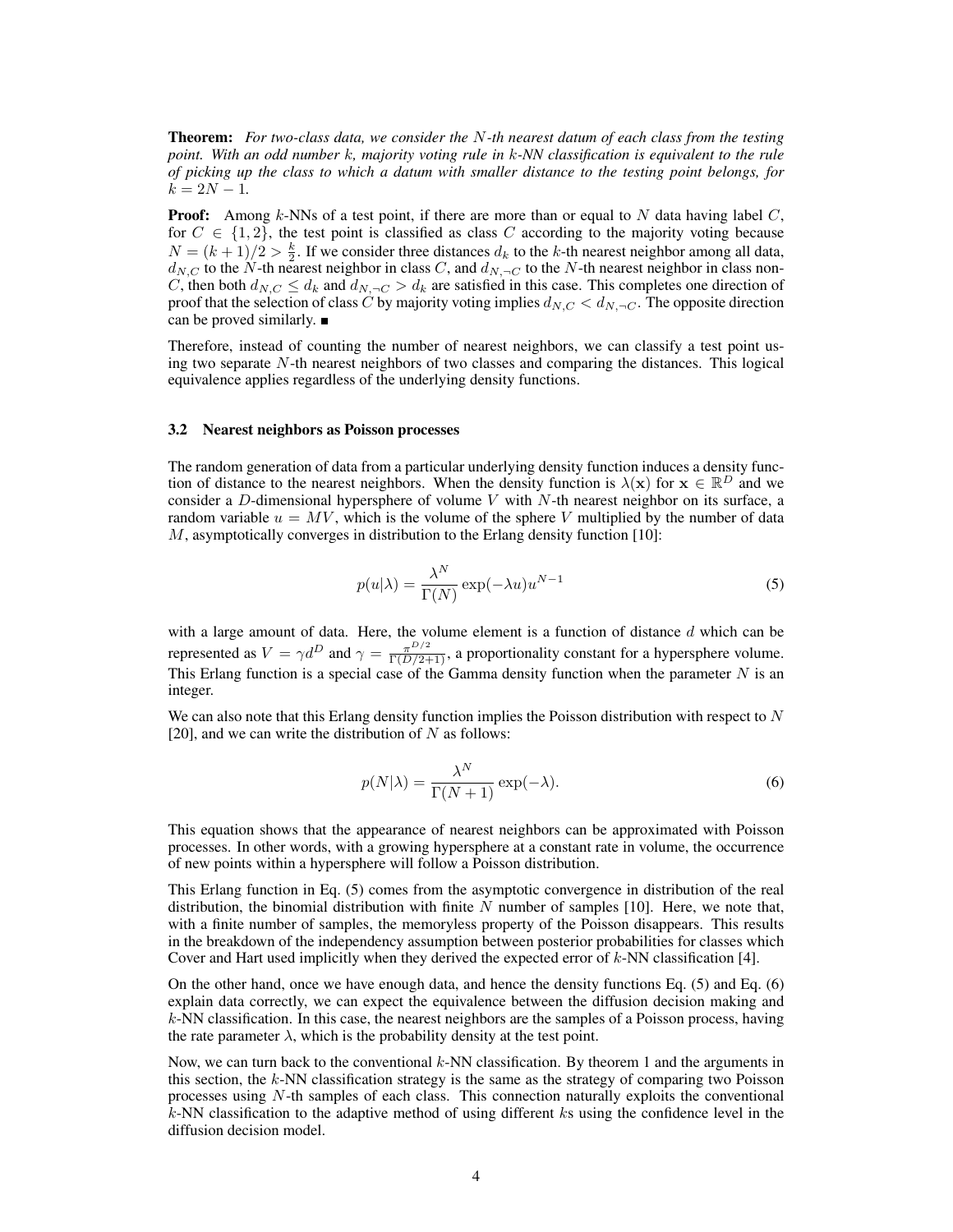## 4 Criteria for Adaptive  $k$ -NN Classification

Using the equivalence settings of the diffusion decision model and the  $k$ -NN classification, we can extend the conventional majority voting strategy to more sophisticated adaptive strategies. First, the SPRT criteria in the previous section,  $\Delta N$  rule and  $\Delta T$  rule can be used. For the  $\Delta N$  rule in Eq. (3), we can use the numbers of nearest neighbors  $N_1$  and  $N_2$  within a fixed distance d, then compare  $|\Delta N| = |N_1 - N_2|$  with a pre-defined confidence level  $z_N$ . Instead of making an immediate decision, we can collect more nearst neighbors by increasing  $d$  until Eq. (3) is satisfied. This is the " $\Delta N$  rule" for adaptive k-NN classification.

In terms of the  $\Delta T$  rule in Eq. (4), using the correspondence of time in the original SPRT to the volume within the hypersphere in  $k$ -NN classification, we can make two different criteria for adaptive k-NN classification. First, we consider two volume elements,  $V_1$  and  $V_2$  of N-th nearest neighbors, and the criterion can be rewritten as  $|V_1 - V_2| > z_V$ . We refer to this rule as the " $\Delta V$  rule".

Additional criterion for the  $\Delta T$  rule considers a more conservative rule using the volume of  $(N+1)$ th nearest neighbor hypersphere. Since a slightly smaller hypersphere than this hypersphere still contains N number of nearest neighbors, we can make the *same* test more difficult to stop diffusing by replacing the smaller volume in the  $\Delta V$  rule with the volume of  $(N + 1)$ -th nearest neighbor hypersphere of that class. We refer to this rule as the "Conservative  $\Delta V$  rule" because it is more cautious in making a decision with this strategy.

In addition to the SPRT method, with which we derive three different criteria, we can also derive several stopping criteria using the Bayesian approach. If we consider  $\lambda$  as a random variable and apply an appropriate prior, we can obtain a posterior distribution of  $\lambda$  as well as the probability of  $P(\lambda_1 > \lambda_2)$  or  $P(\lambda_1 < \lambda_2)$ . In the following section, we show how we can derive these probabilities and how these probabilities can be used as evidence in the diffusion decision making model.

### 4.1 Bayesian Criteria

For both Eq. (5) and Eq. (6), we consider  $\lambda$  as a random variable, and we can apply a conjugate prior for  $\lambda$ :

$$
p(\lambda) = \frac{b^a}{\Gamma(a)} \lambda^{a-1} \exp(-\lambda b)
$$
 (7)

with constants a and b. The constant a is an integer satisfying  $a \ge 1$ , and b is a real number. With this prior Eq. (7), the posteriors for two likelihoods Eq. (5) and Eq. (6) are obtained easily:

$$
p(\lambda|u) = \frac{(u+b)^{N+a}}{\Gamma(N+a)} \lambda^{N+a-1} \exp(-\lambda(u+b)) \tag{8}
$$

$$
p(\lambda|N) = \frac{(b+1)^{N+a}}{\Gamma(N+a)} \lambda^{N+a-1} \exp(-\lambda(b+1)) \tag{9}
$$

First, we derive  $P(\lambda_1 > \lambda_2 | u_1, u_2)$  for  $u_1$  and  $u_2$  obtained using the N-th nearest neighbors in class 1 and class 2. Because the posterior functions of different classes are independent from each other, this probability of  $\lambda_1 > \lambda_2$  is simply obtained by the double integration:

$$
P(\lambda_1 > \lambda_2 | u_1, u_2) = \int_0^\infty p(\lambda_2 | u_2) \int_0^{\lambda_2} p(\lambda_1 | u_1) d\lambda_1 d\lambda_2.
$$
 (10)

After some calculation, the integration result gives an extremely simple analytic solution:

$$
P(\lambda_1 > \lambda_2 | u_1, u_2) =
$$
  

$$
\sum_{m=0}^{N+a-1} {2N+2a-1 \choose m} \frac{(u_1+b)^m (u_2+b)^{2N+2a-1-m}}{(u_1+u_2+2b)^{2N+2a-1}}
$$
 (11)

Here, we merely consider the case that  $a = 1$ , and it is interesting to note that this probability is equivalent to the probability of flipping a biased coin  $2N + 1$  times and observing less than or equal to  $N$  number of heads. This probability from the Bayesian approach can be efficiently computed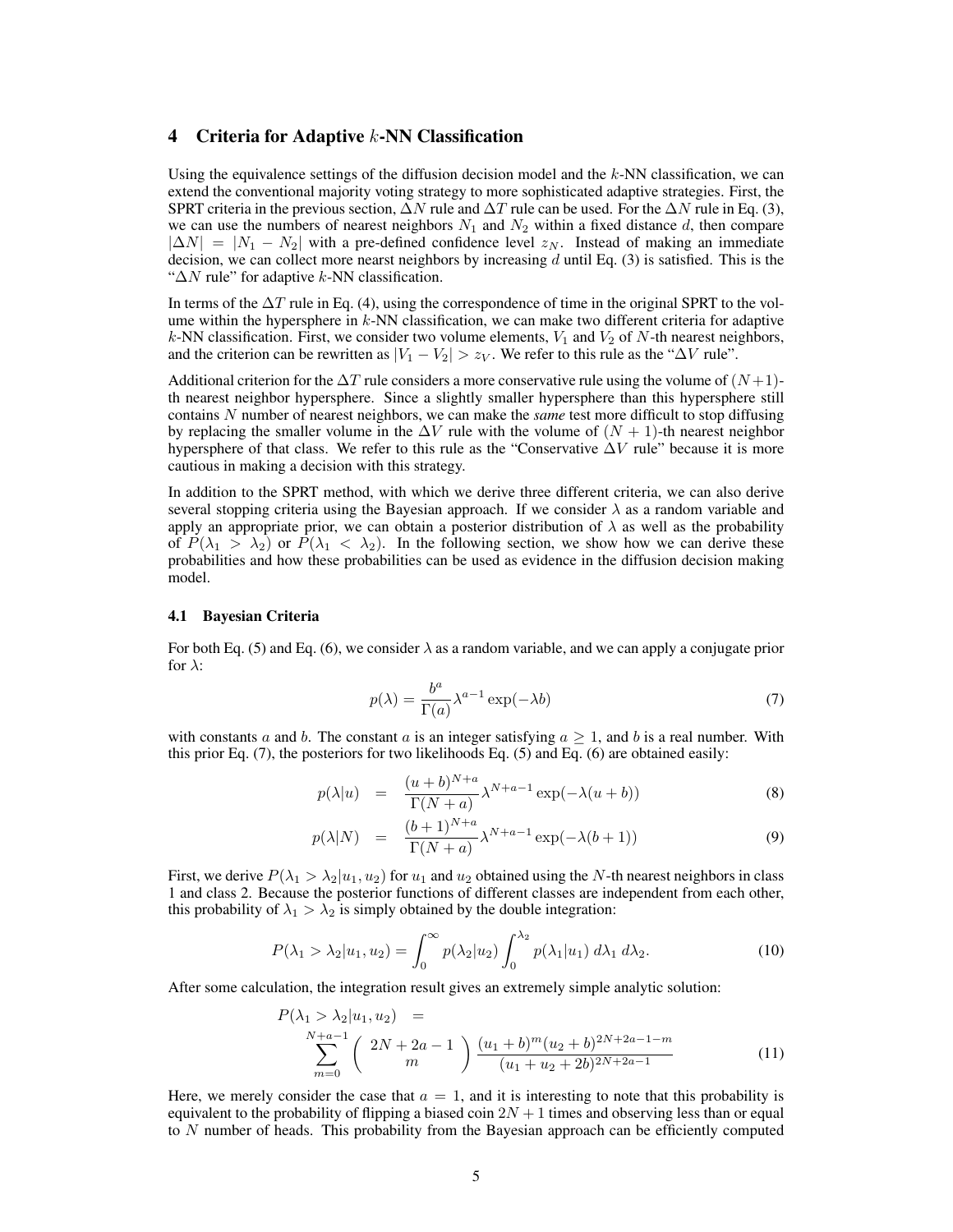

Figure 2: Decision making process for the nearest neighbor classification with (a) 80% and (b) 90% confidence level. Sample data are generated from the probability densities  $\lambda_1 = 0.8$  and  $\lambda_2 = 0.2$ . For incrementing N-th nearest neighbors of different classes, the criterion probabilities  $P(\lambda_1 >$  $\lambda_2|u_1, u_2|$  and  $P(\lambda_1 < \lambda_2|u_1, u_2)$  are calculated and compared with the confidence level. Unless the probability exceeds the confidence level, the next  $(N + 1)$ -th nearest neighbors are collected and the criterion probabilities are calculated again. In this figure, the diffusion of the criterion probability  $P(\lambda_1 > \lambda_2 | u_1, u_2)$  is displayed for different realizations, where the evidence stops diffusing once the criterion passes the threshold where enough evidence has accumulated. The bars represent the number of points that are correctly (Red, upward bars) and incorrectly (Blue, downward bars) classified at each stage of the computation. Using a larger confidence results in less error, but with a concomitant increase in the number of nearest neighbors used.

in an incremental fashion, and the nearest neighbor computation can be adaptively stopped with enough confidence of the evidence probability.

The second probability  $P(\lambda_1 > \lambda_2 | N_1, N_2)$  for the number of nearest neighbors  $N_1$  and  $N_2$  within a particular distance can be similarly derived. Using the double integration of Eq. (9), we can derive the analytic result again as

$$
P(\lambda_1 > \lambda_2 | N_1, N_2) = \frac{1}{2^{N_1 + N_2 + 2a - 1}} \sum_{m=0}^{N_1 + a - 1} \binom{N_1 + N_2 + 2a - 1}{m}.
$$
 (12)

Both the probabilities Eq. (11) and Eq. (12) can be used as evidence that diffuse along with incoming information. Stopping criteria for diffusion can be derived using these probabilities.

#### 4.2 Adaptive  $k$ -NN Classification

Of interest in the diffusion decision model is the relationship between the accuracy and the amount of resources needed to obtain the accuracy. In a diffusion decision setting for k-NN classification, we can control the amount of resources using the confidence level. For example, in Fig. 2, we generated data from two uniform density functions,  $\lambda_1 = 0.8$  and  $\lambda_2 = 0.2$ , for different classes, and we applied different confidence levels, 0.8 and 0.9 in Fig. 2(a) and (b), respectively. Using the  $P(\lambda_1 > \lambda_2 | u_1, u_2)$  criterion in Eq. (11), we applied the adaptive k-NN classification with an increasing  $N$  of two classes.

Fig. 2 shows the decision results of the classification with incrementing  $N$  for 1000 realizations, and a few diffusion examples of the evidence probability in Eq. (11) are presented. According to the confidence level, the average number of nearest neighbors used differs. For Fig. 2(a) when the confidence level is lower than Fig. 2(b), the evidence reaches the confidence level at an earlier stage than Fig. 2(b), while the decision in Fig. 2(b) tends to select the first class more often than in Fig. 2(a). Considering that the optimal Bayes classification choosing class 1 for  $\lambda_1 > \lambda_2$ , the decisions for class 2 can be considered as errors. In this sense, we can say with the higher confidence level, decisions are made more correctly while using more resources. Therefore, the efficiencies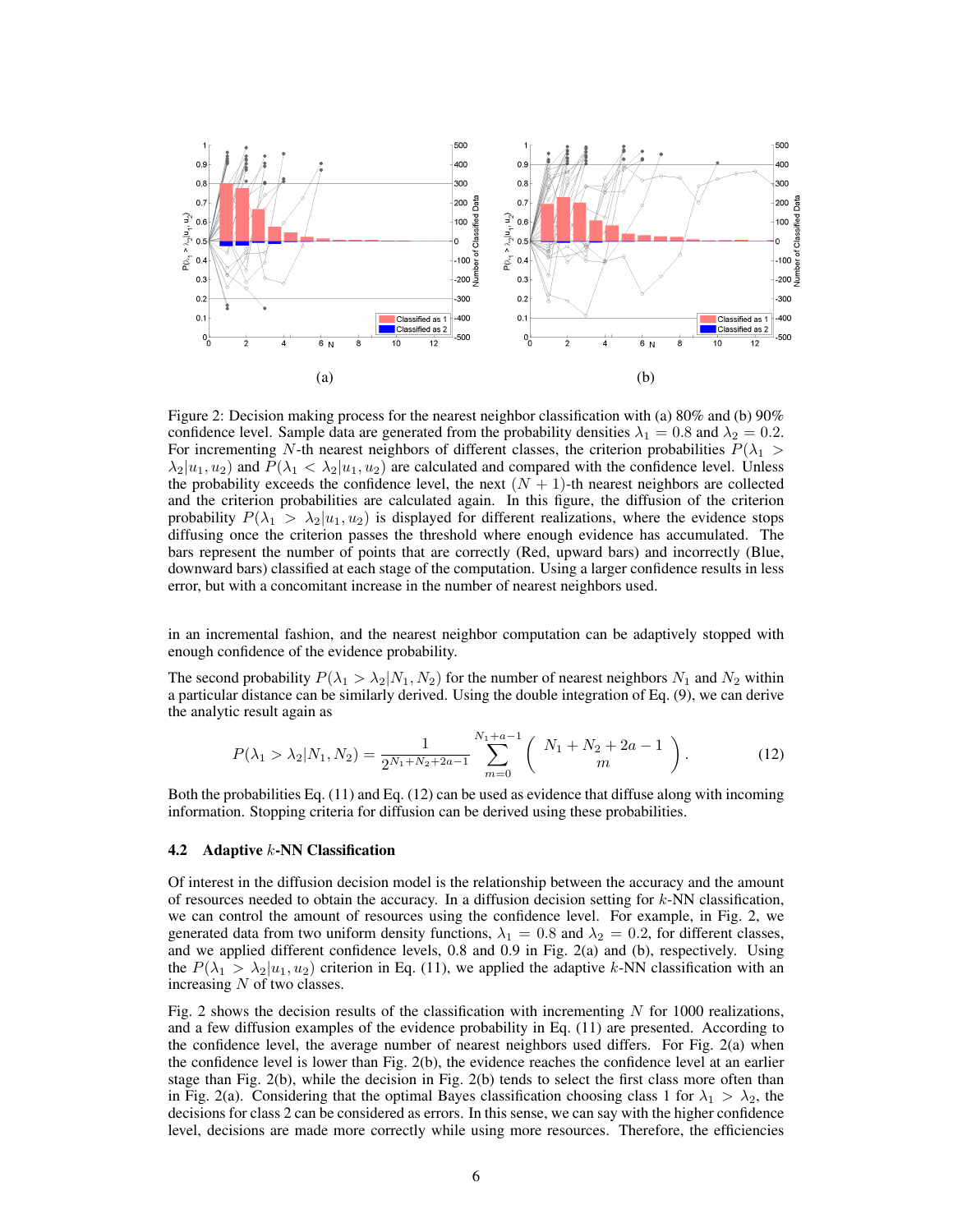

Figure 3: Classification accuracy (vertical axis) versus the average number of nearest neighbors used (horizontal axis) for adaptive k-NN classification. (a) Uniform probability densities for  $\lambda_1 = 0.8$ and  $\lambda_2 = 0.2$  in 100-dimensional space, (b) CIFAR-10, (c)  $2 \times 10^5$  data per class for 5-dimensional Gaussians, and (d)  $2 \times 10^6$  data per class for the same Gaussians in (c) are used.

between strategies can be compared using the accuracies as well as the average number of nearest neighbors used.

# 5 Experiments

In the experiments, we compare the accuracy of the algorithms to the number of nearest neighbors used, for various confidence levels for criteria. We used the conventional  $k$ -NN classification as well as the proposed adaptive methods. Adaptive classification includes the comparison rule of Nth nearest neighbors using three criteria—the  $\Delta V$  rule (DV), the Conservative  $\Delta V$  rule (CDV), and Bayesian probability in Eq. (11) (PV)—, as well as the comparison rule of  $N_1$ -th and  $N_2$ -th at a given volume using two rules—the  $\Delta N$  rule (DN) and Bayesian probability in Eq. (12) (PN). We present the average accuracies resulting from the use of these  $k$ -NN classification and five adaptive rules with respect to the average number of nearest neighbors used.

We first show the results on synthetic datasets. In Fig.  $3(a)$ , we used two uniform probability densities  $\lambda_1 = 0.8$  and  $\lambda_2 = 0.2$  in 100-dimensional space, and we classified a test point based on the nearest neighbors. In this figure, all algorithms are expected to approach the Bayes performance based on Cover and Hart's approach when the average number of nearest neighbors increase. In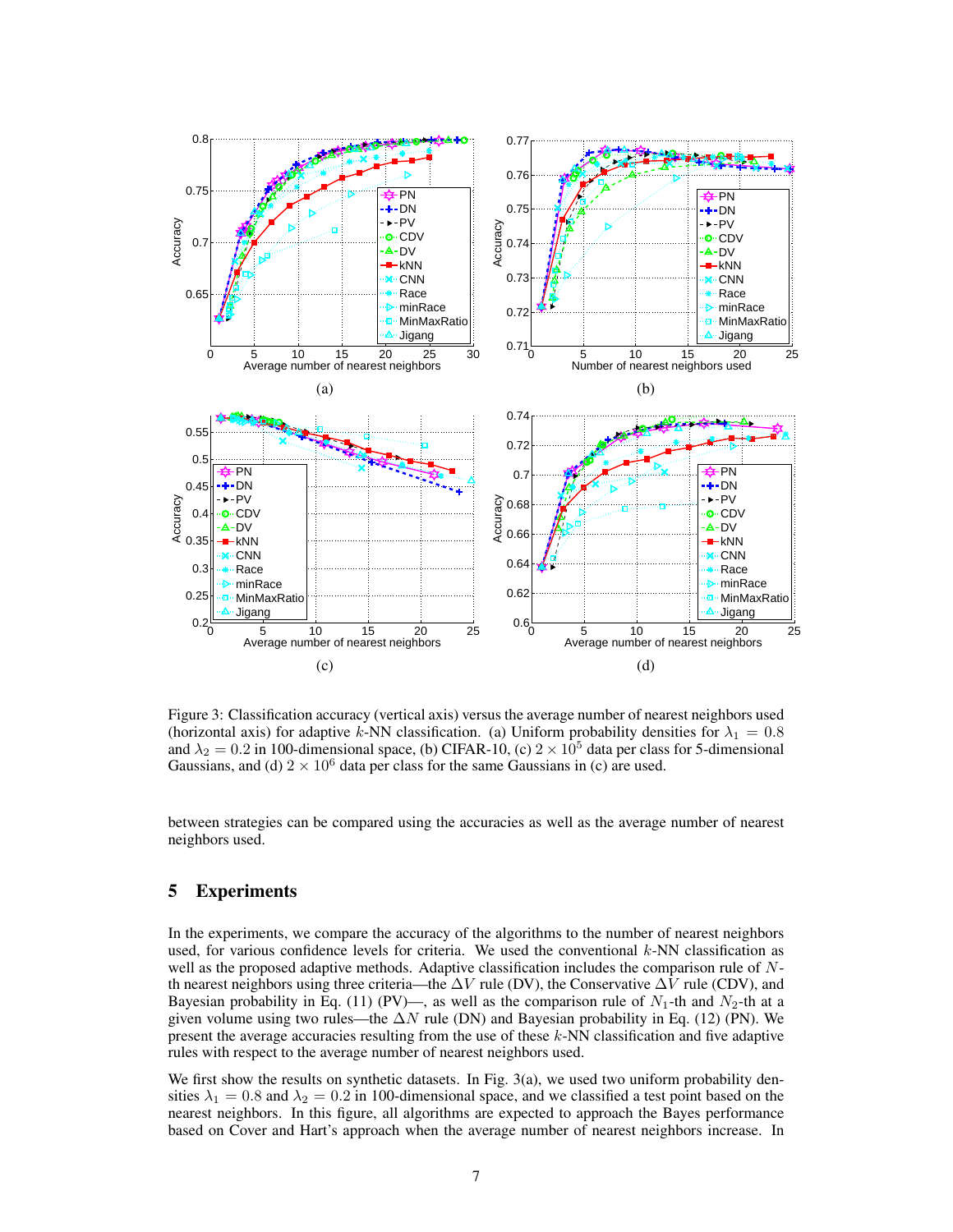this experiment, we can observe that all five proposed adaptive algorithms approach the Bayes error quicker than other methods showing similar rates with each other.

Here, we also present the results of other adaptive algorithms CNN [12], Race, minRace, Min-MaxRatio, and Jigang  $[19]$ . They perform majority voting with increasing  $k$ ; CNN stops collecting more nearest neighbors once more than a certain amount of consecutive neighbors are found with the same labels; Race stops when the total amount of neighbors of one class exceeds a certain level; minRace stops when all classes have at least a predefined amount of neighbors; MinMaxRatio considers the ratio between numbers of nearest neighbors in different classes; lastly, Jigang is a probability criterion slightly different from Eq. (12). Except for Jigang's method, all algorithms perform poorly, while our five algorithms perform equally well though they use different information, probably because the performance produced by diffusion decision making algorithms is optimal.

Fig. 3(b) shows the experiments for a CIFAR-10 subset of the tiny images dataset [17]. The CIFAR-10 set has 10-class  $32 \times 32$  color images. Each class has 6000 images, and they are separated into one testing set and five training sets. With this 10-class data, we first performed Fisher Discriminant Analysis to obtain a 9-dimensional subspace, then all different adaptive algorithms are applied on this subspace. The result is the average accuracy for five different training sets and for all possible pairs of 10 classes. Because the underlying density is non-uniform here, the result shows the performance decrease when algorithms use non-close nearest neighbors. Except for DV and PV criteria, all of our adaptive algorithms outperform all other methods. The  $k$ -NN classification in the original data space shows the maximal average performance of 0.721 at  $k = 3$ , which is far less than the overall accuracies in the figure, because the distance information is poor in the high dimensional space.

Fig. 3(c) and (d) clearly show that our algorithms are *not* guaranteed to work with insufficient data. We generated data from two different Gaussian functions and tried to classify a datum located at one of the modes to figure out the label of this datum. The number of generated data is  $2 \times 10^5$  per class for (c), and  $2 \times 10^6$  per class for (d) in 5-dimensional space. We presented the average result of 5000 realizations, and the comparison of two figures show that our adaptive algorithms work as expected when Cover and Hart's asymptotic data condition holds. The Poisson process assumption also holds when this condition is satisfied.

# 6 Conclusions

In this work, we showed that k-NN classification in the asymptotic limit is equivalent to the diffusion decision model for decision making. Nearest neighbor classification and the diffusion decision model are both very well known models in machine learning and cognitive science respectively, but the intimate connection between them has not been studied before. Using analysis of Poisson processes, we showed how classification using incrementally increasing nearest neighbors can be mapped to a simple threshold based decision model.

In the diffusion decision model, the confidence level plays a key role in determining the tradeoff between speed and accuracy. The notion of confidence can also be applied to nearest neighbor classification to adapt the number of nearest neighbors used in making the classification decision. We presented several different criteria for choosing the appropriate number of nearest neighbors based on the sequential probability ratio test in addition to Bayesian inference. We demonstrated the utility of these methods in modulating speed versus accuracy on both simulated and benchmark datasets.

It is straightforward to extend these methods to other datasets and algorithms that utilize neighborhood information. Future work will investigate how our results would scale with dataset size and feature representations. Potential benefits of this work include a well-grounded approach to speeding up classification using parallel computation on very large datasets.

## Acknowledgments

This research is supported in part by the US Office of Naval Research, Intel Science and Technology Center, AIM Center, KIST-CIR, ROSAEC-ERC, SNU-IAMD, and the BK21.